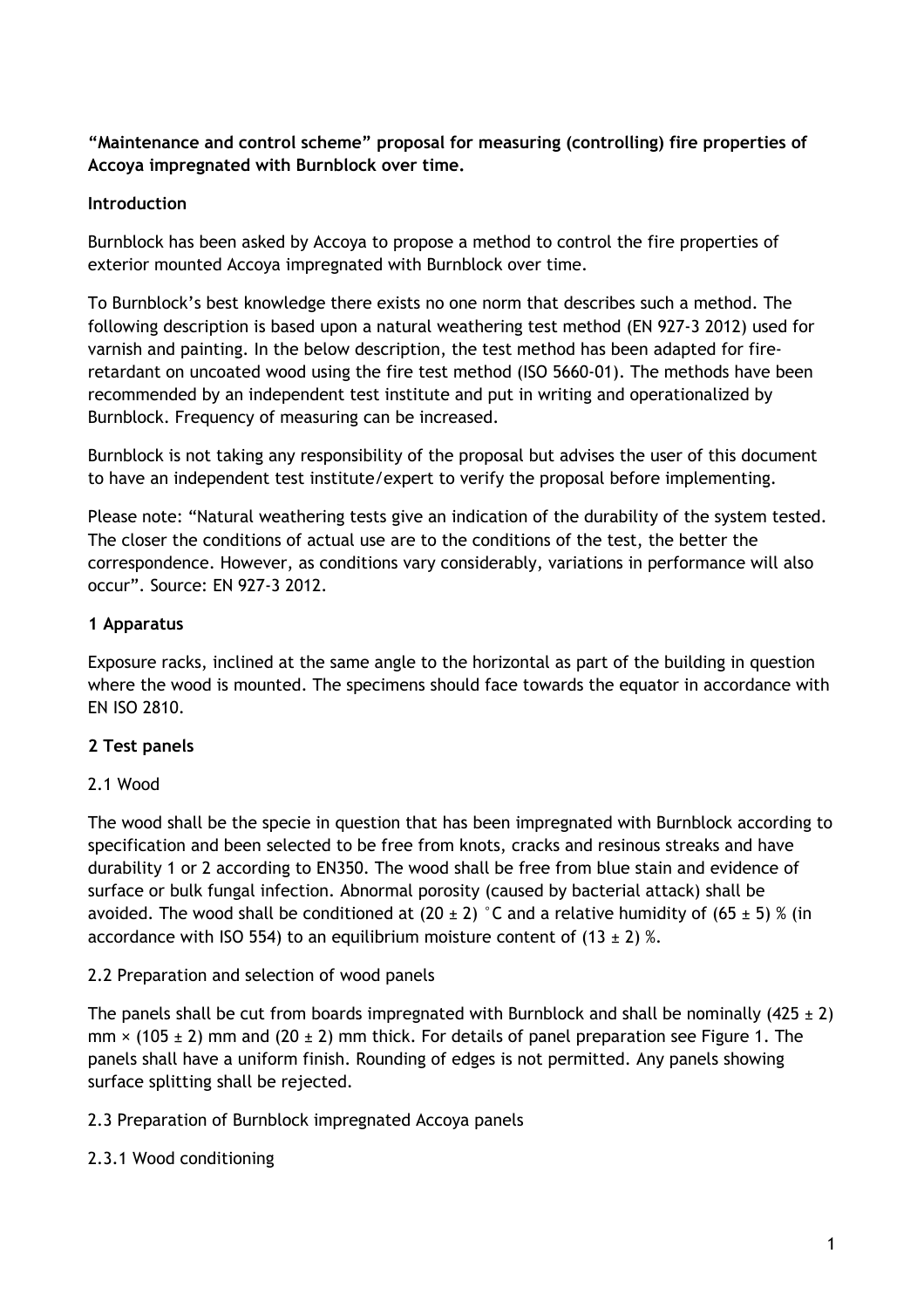Condition the panels at (20  $\pm$  2) °C and a relative humidity of (65  $\pm$  5) % until constant mass in accordance with ISO 554. Keep the panels under the same conditions during subsequent storage of test panels before exposure. Panels may be transferred for brief periods to other ambient conditions where this is required for the conduct of specific operations or assessments.

Select two to four panels on a random basis from the available supply. Three panels shall be used for exposure and the fourth shall be for unexposed reference.

### 2.3.2 Sealing

Seal thoroughly the ends of the panels using epoxy. The sealer may be applied by brushing or dipping. The sealer shall be applied to the bands marked "a" and "c" at the ends of the panel shown in Figure 1. It is important that the sealer is applied all round, i.e. that front, sides, end grains and rear face of the bands are coated.

After sealing, age the panels for approximately 7 days in the controlled environment at  $(20 \pm 2)$  $\degree$ C and a relative humidity of (65 ± 5) % (in accordance with ISO 554), before carrying out initial panel examinations.

Exposure shall start at the latest 28 days after completion of sealing.

#### a  $\mathcal{S}_0$ הוחי<br>ה b 20 mm  $\sum_{\mathbf{z}}$  $\sum_{350}$ c425 mm 3<sub>50 mm</sub> 15القالم m.<br>الموجد m $\mathcal{S}_0$ mm  $\sqrt{2}$ mהחו<sup>ח 50</sup> mm 1  $\overline{c}$ 3 R

## **FIGURE 1**

Key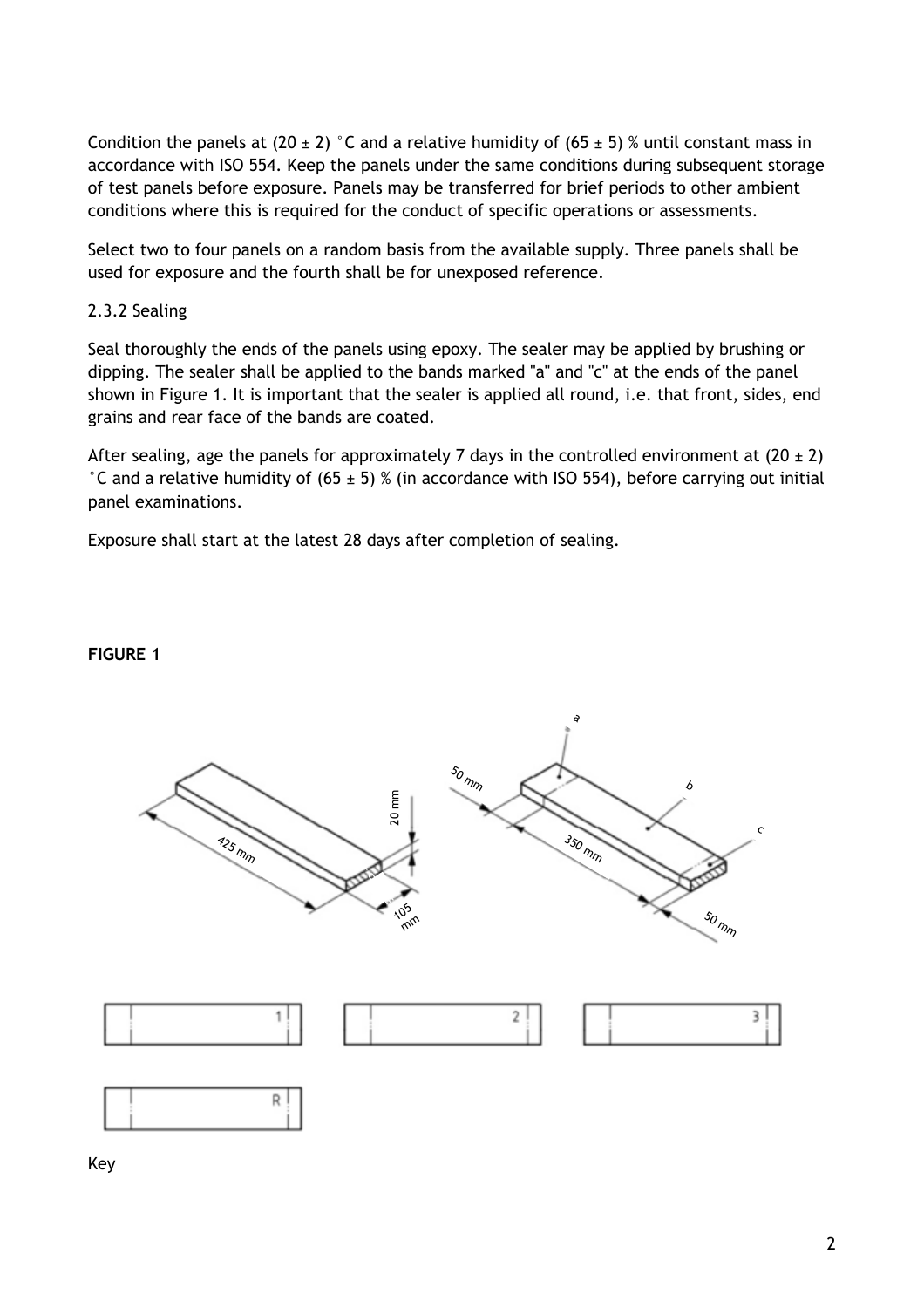| 1, 2 and $3:$  | Exposure panels                                       |
|----------------|-------------------------------------------------------|
| R:             | Unexposed reference panels                            |
| a:             | Sealed end (may be used for numbering of test panels) |
| b:             | Section impregnated with Burnblock for testing        |
| $\mathsf{C}$ : | Sealed end                                            |

NOTE: The figure is not to scale

### **3 Procedure**

The results from the examinations can be registered in Appendix 1

3.1 Examination before exposure

Before exposure, carry out the following measures on the test panels and reference panel:

- Photos of each test panel together with reference panel
- Measure the density of each panel

As wood is a natural material, unexpected defects can be detected in the panels just before exposure, even though the wood material has been selected, inspected and prepared along the guidelines of 6.1 and 6.2. If unexpected defects are found on a panel it should be replaced.

### 3.2 Exposure

Expose three of the panels with their long edge horizontal and the 50 mm band to the left of the exposed face, for a period of 10 years, using the exposure rack (4.1). Record the starting and ending dates. Store the reference panel indoors at a temperature of  $(20 \pm 2)$  °C, a relative humidity of  $(65 \pm 5)$  % and protected from direct light.

#### 3.3 Examination after exposure

An examination of one of the exposed panels should take place after 10 years.

An examination consists of the following measures.

- Photo of panel together with reference panel
- Measure the density of the test panel and the reference panel
- Cut the test panel into 3 samples measuring 105\*105 mm. The sealed ends must not be part of the samples.
- Test each of the 3 samples according to ISO 5660-01. Result of fire classification: Euroclass B for minimum two out of the 3 samples.

Burnblock

July 2019